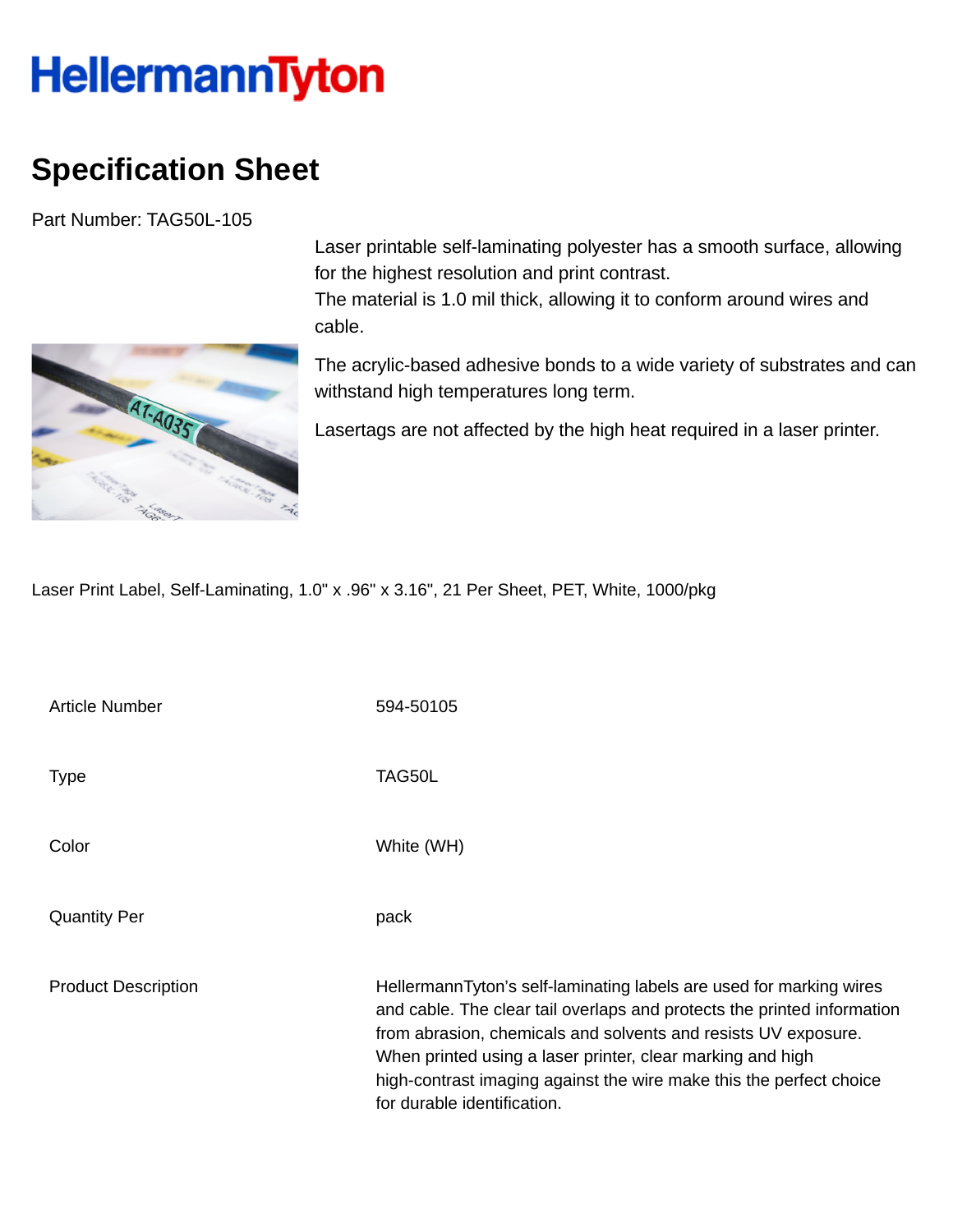| <b>Short Description</b>               | Laser Print Label, Self-Laminating, 1.0" x .96" x 3.16", 21 Per Sheet,<br>PET, White, 1000/pkg |
|----------------------------------------|------------------------------------------------------------------------------------------------|
| <b>Global Part Name</b>                | TAG50L-105-WH                                                                                  |
|                                        |                                                                                                |
| Width W (Imperial)                     | 1.0                                                                                            |
| Width W (Metric)                       | 25.4                                                                                           |
| <b>Bundle Diameter Min (Imperial)</b>  | 0.39                                                                                           |
| <b>Bundle Diameter Min (Metric)</b>    | 10.10                                                                                          |
| <b>Bundle Diameter Max (Imperial)</b>  | 0.79                                                                                           |
| <b>Bundle Diameter Max (Metric)</b>    | 20.20                                                                                          |
| Thickness T (Metric)                   | 35.0                                                                                           |
| Width of Liner (Metric)                | 215.00                                                                                         |
| Width of Liner (Imperial)              | 8.5                                                                                            |
| <b>Outside Diameter Max (Imperial)</b> | 0.39                                                                                           |
| <b>Outside Diameter Min (Metric)</b>   | 10.1                                                                                           |
| <b>Outside Diameter Min (Imperial)</b> | 0.79                                                                                           |
| <b>Outside Diameter Max (Metric)</b>   | 20.20                                                                                          |